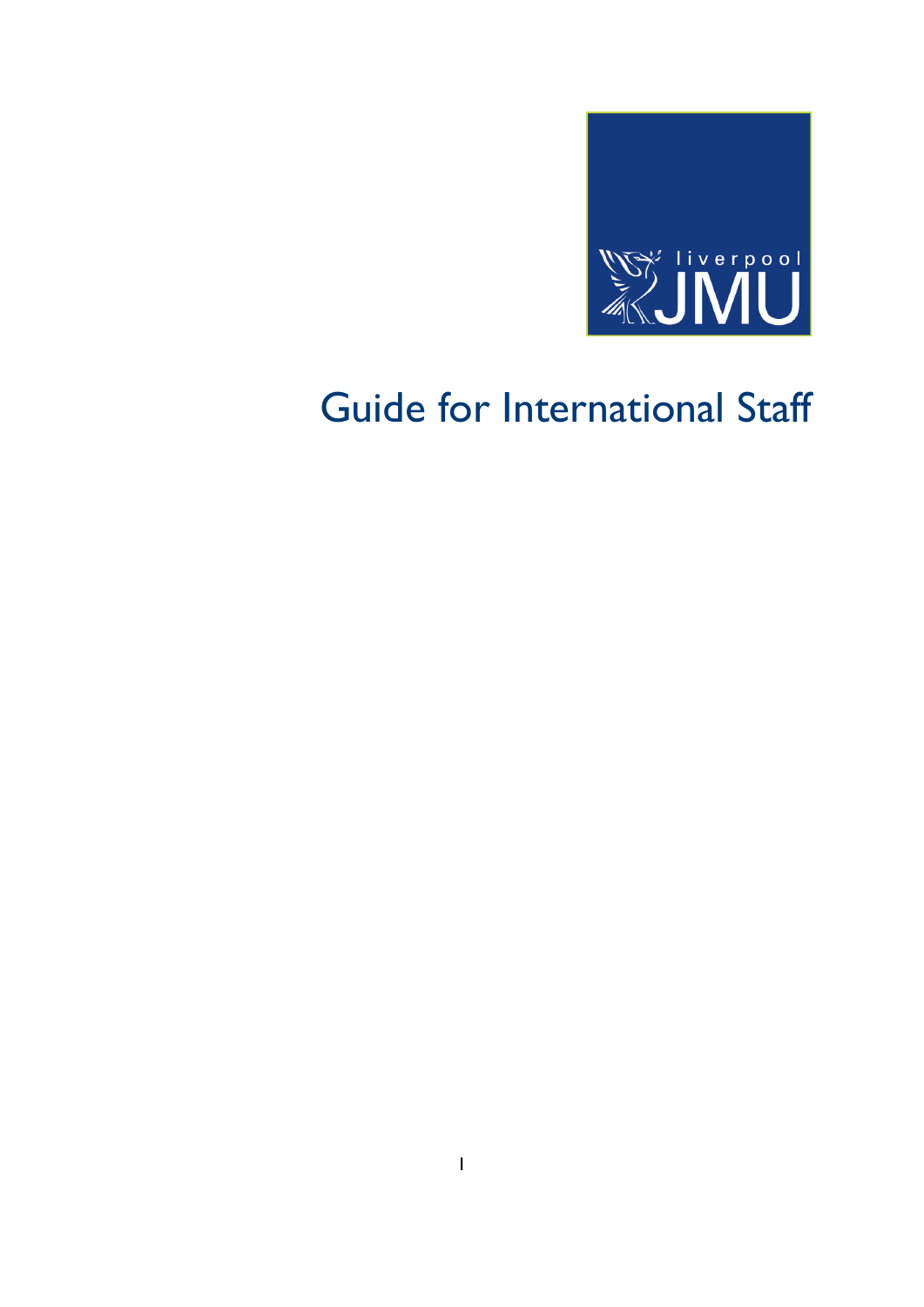# **Contents**

| Welcome to Liverpool John Moores University                             | <u>3</u>       |
|-------------------------------------------------------------------------|----------------|
| Equality and Diversity at LJMU                                          | $\overline{4}$ |
| Working and Living in the UK<br>Before you arrive<br>Permission to work | $\frac{5}{6}$  |

| Working and Living in the UK                    | $\overline{5}$                                                                                                                                                                                                                                                                          |
|-------------------------------------------------|-----------------------------------------------------------------------------------------------------------------------------------------------------------------------------------------------------------------------------------------------------------------------------------------|
| Before you arrive                               |                                                                                                                                                                                                                                                                                         |
| Permission to work                              |                                                                                                                                                                                                                                                                                         |
| <b>Visas</b>                                    |                                                                                                                                                                                                                                                                                         |
| Certificate of Sponsorship                      |                                                                                                                                                                                                                                                                                         |
| UK Tax and National Insurance Information       |                                                                                                                                                                                                                                                                                         |
| National Insurance number                       |                                                                                                                                                                                                                                                                                         |
| Income Tax                                      |                                                                                                                                                                                                                                                                                         |
| <b>Bank accounts</b>                            |                                                                                                                                                                                                                                                                                         |
| When you arrive                                 |                                                                                                                                                                                                                                                                                         |
| Register with the police                        | $\frac{6}{6}$ $\frac{6}{6}$ $\frac{6}{8}$ $\frac{6}{8}$ $\frac{6}{8}$ $\frac{6}{8}$ $\frac{6}{8}$ $\frac{6}{8}$ $\frac{6}{8}$ $\frac{6}{8}$ $\frac{6}{8}$ $\frac{6}{8}$ $\frac{6}{8}$ $\frac{6}{8}$ $\frac{6}{8}$ $\frac{6}{8}$ $\frac{6}{8}$ $\frac{6}{8}$ $\frac{6}{8}$ $\frac{6}{8}$ |
| Register with the National Health Service (NHS) |                                                                                                                                                                                                                                                                                         |
| Register with a doctor                          |                                                                                                                                                                                                                                                                                         |
| Register with a dentist                         |                                                                                                                                                                                                                                                                                         |
| NHS Prescription charges                        | $\overline{10}$                                                                                                                                                                                                                                                                         |
| Driving                                         | <u>10</u>                                                                                                                                                                                                                                                                               |
| Accommodation                                   | <u>10</u>                                                                                                                                                                                                                                                                               |
| Mortgages                                       | $\overline{10}$                                                                                                                                                                                                                                                                         |
| Utilities (gas, electricity, water)             | $\frac{1}{1}$                                                                                                                                                                                                                                                                           |
| Council Tax                                     | $\overline{\mathsf{L}}$                                                                                                                                                                                                                                                                 |
| <b>Useful Contacts</b>                          | <u> 2</u>                                                                                                                                                                                                                                                                               |
| LIMU contacts                                   |                                                                                                                                                                                                                                                                                         |
| General contacts                                | $\frac{12}{12}$                                                                                                                                                                                                                                                                         |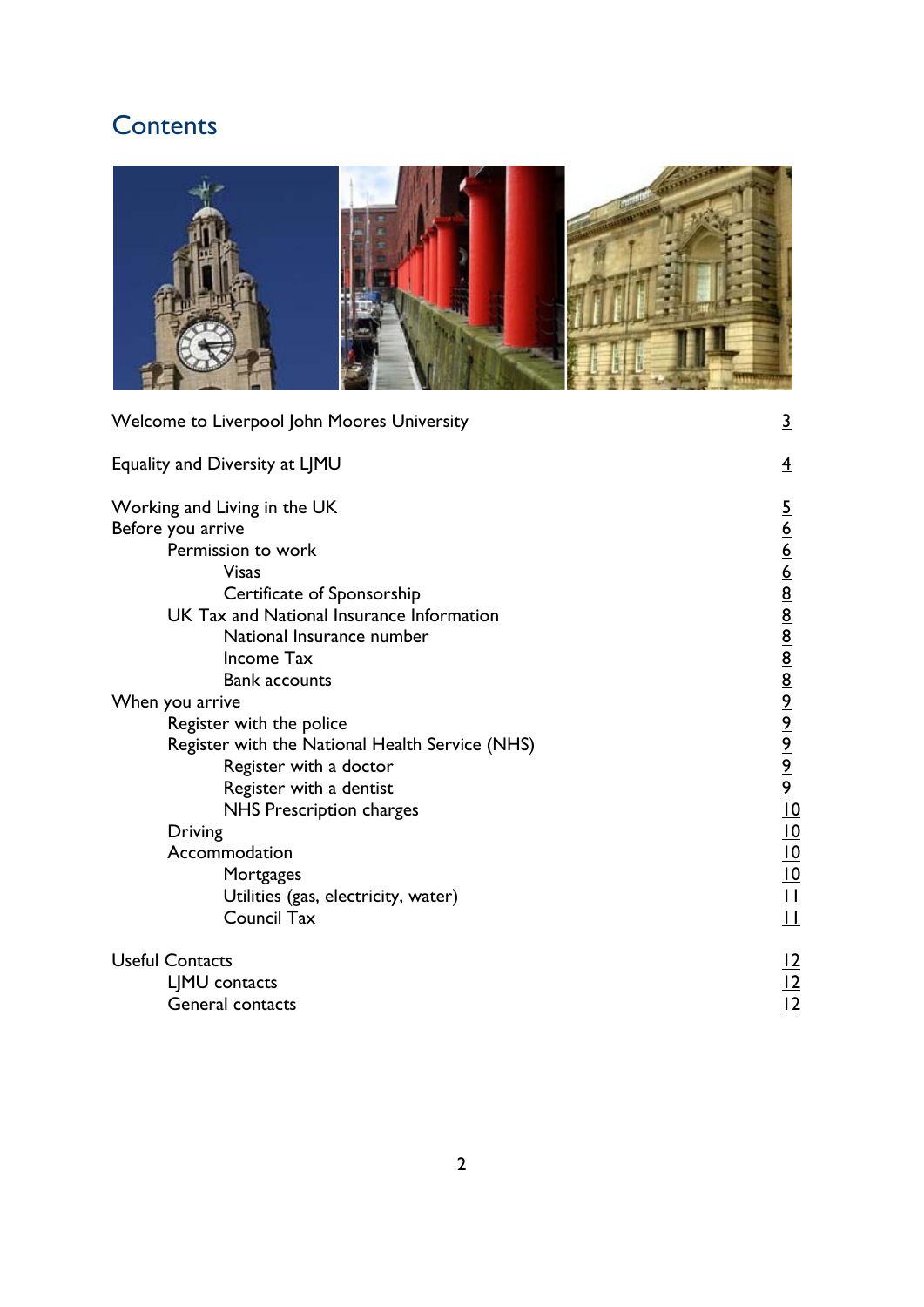# <span id="page-2-0"></span>Welcome to Liverpool John Moores University



**Coming to work at the University from another country is an exciting step. This guide has been produced to provide practical assistance to new members of staff to give you all the information you may need to make your move to the University, Liverpool and the UK as smooth as possible.** 

It covers a wide range of issues, both personal and work‐related. You can browse the general section on Liverpool, or familiarise yourself with information on what you need to do before you arrive, things you need to consider in your first few weeks in the UK and general things to consider when living in the UK.

For more information, visit our [Human Resources](http://www.ljmu.ac.uk/personnel) website where you will obtain access to an A-Z Staff Handbook has been developed to provide new starters with the essential information required for working at Liverpool John Moores University and also a Staff Benefits Booklet which will provide useful information on a variety of issues including an additional annual leave scheme; flexible working; time off for dependants; cycle to work scheme; season ticket loans; car parking to name a few.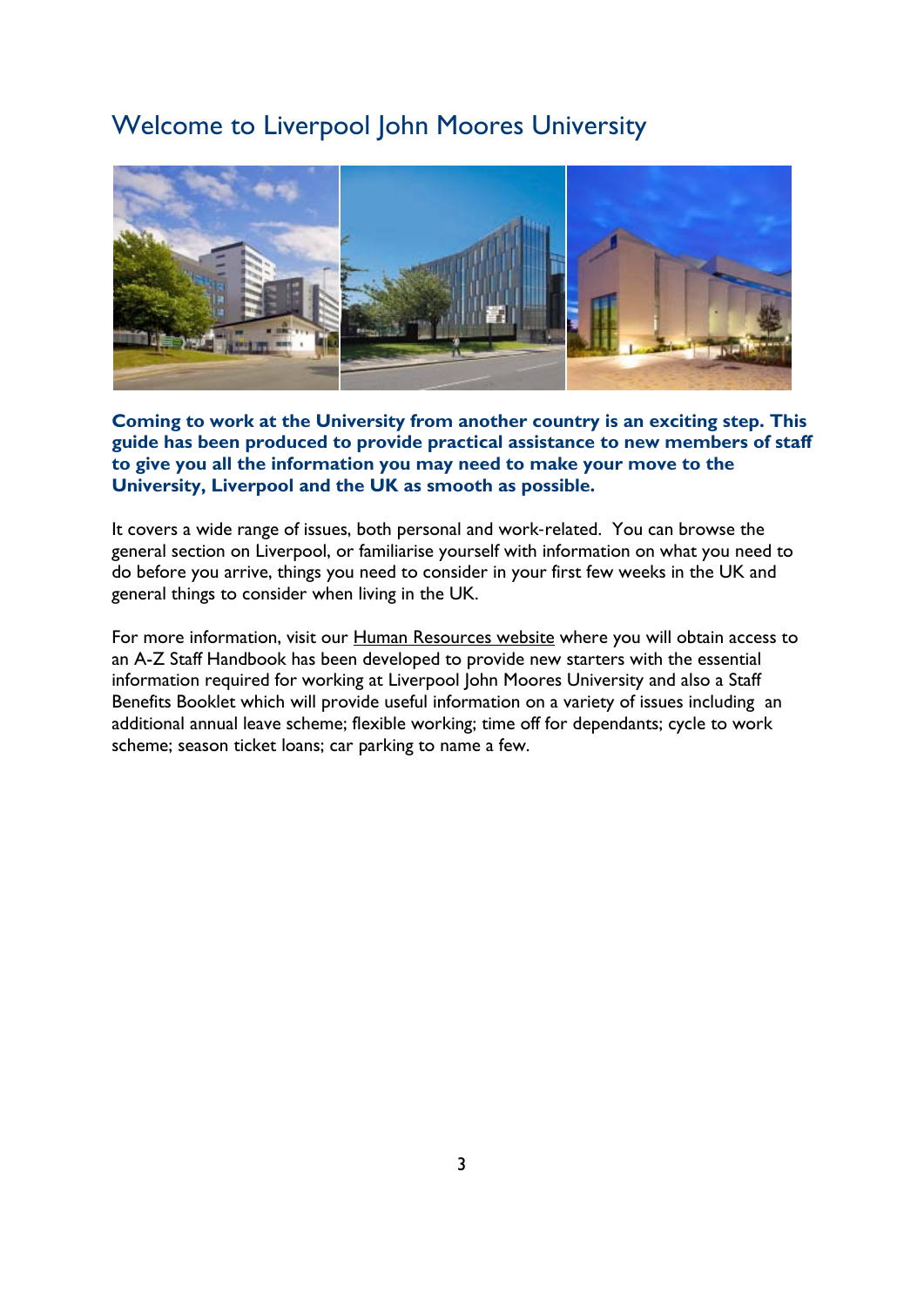# <span id="page-3-0"></span>Equality and Diversity at LJMU



### **Liverpool John Moores University (LJMU) promotes an environment where everyone is treated equally and with dignity and respect.**

Our equality and diversity policies embrace staff, students, visitors, contractors, partners, in fact everyone that is associated with the University. We operate a policy of zero tolerance towards any form of discrimination or harassment in line with the requirements of the Equality Act 2010 and European Union anti-discriminatory legislation.

The University recognises the valuable contribution made by staff and students to learning, teaching, support services, research, consultancy, enterprise, widening participation, administration and management. However, LJMU expects these contributions to be made equitability and without regard to gender, race, colour, ethnic or national origins, age, disability, sexual orientation, religion, belief or other relevant distinction.

Action will be taken against anyone breaking the University's equality and diversity policies.

For more details visit the LIMU Equal Opportunities website or refer to our Equality and [Diversity Guide](http://www.ljmu.ac.uk/EOU/EOUDocs/Equality_and_Diversity.pdf)**.**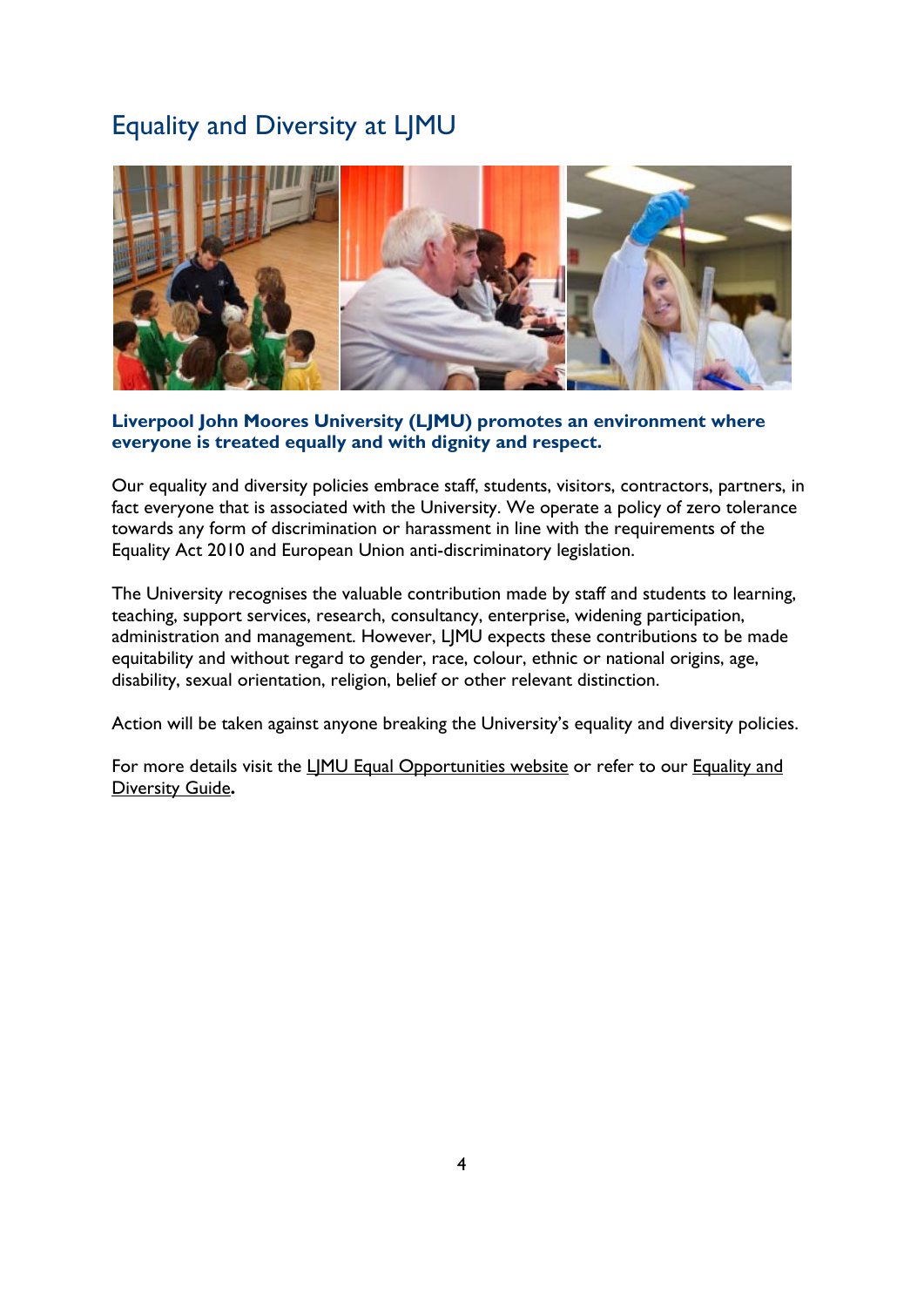# <span id="page-4-0"></span>Working and Living in the UK



**The following information is intended to help you plan and undertake necessary activities prior to travelling to your new post in the UK and help you identify the main things you need to consider before, and immediately after your arrival.**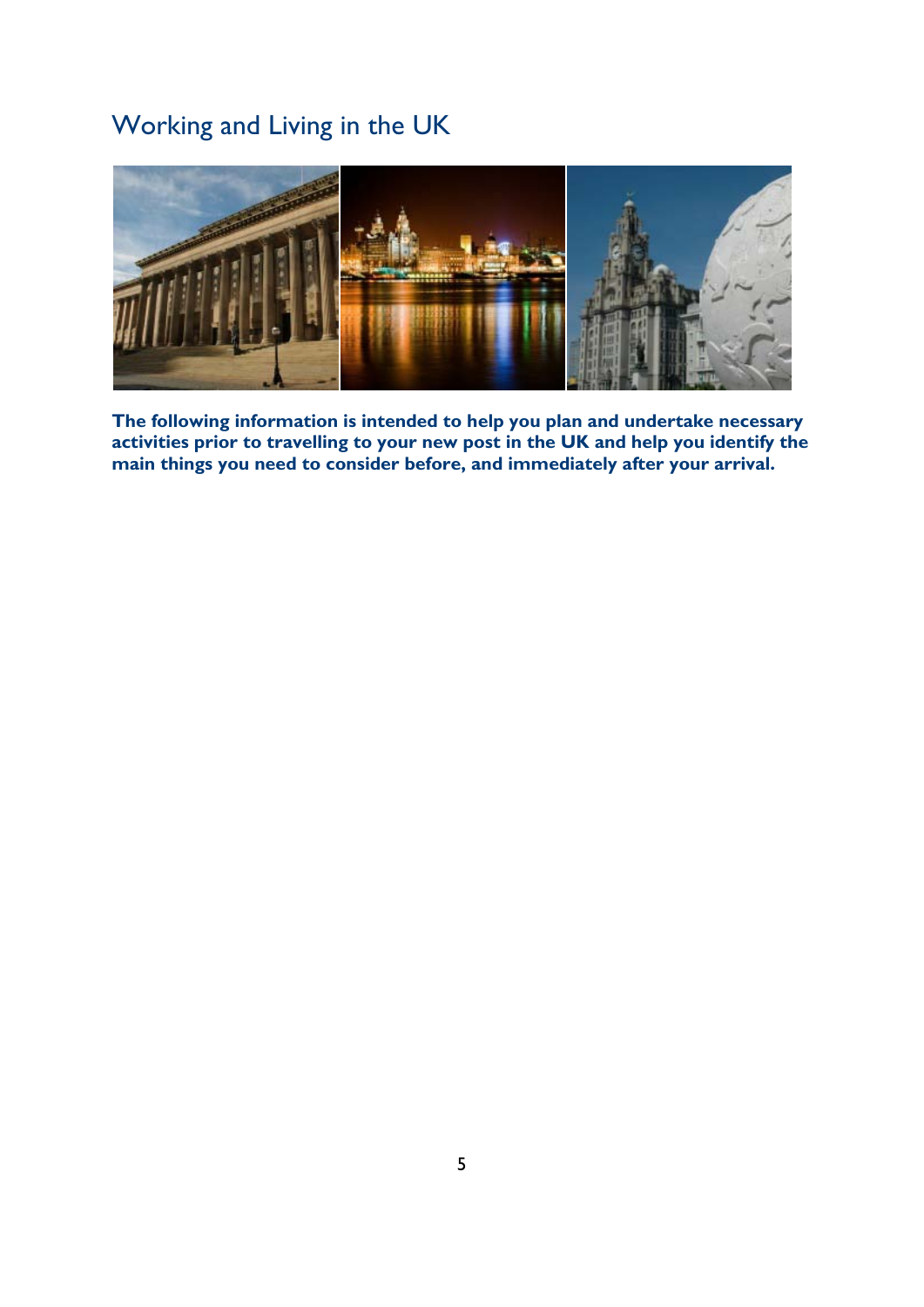# <span id="page-5-0"></span>Before you arrive



### <span id="page-5-1"></span>**Permission to work**

If you are not a citizen of one of the European Economic Area (EEA) countries or Switzerland, you may need to apply for a visa before you are legally allowed to commence work in the UK.

If you are unsure as to whether you need a visa, check on the [UK Border Agency website](http://www.bia.homeoffice.gov.uk/)**.** 

### **It is your responsibility to ensure you comply with the regulations and/or restrictions of your visa as set out by the UK Border Agency.**

### <span id="page-5-2"></span>**Visas**

Below is a summary of the UK Government's Points Based System (PBS) for migrant workers to help you assess which type of application is most appropriate for you.

Your application for permission to work at the University can be made under one of two schemes.

| Tier I<br><b>Highly Skilled Workers (HSW)</b>                                                                                                                                                                                                               | Tier 2<br><b>Sponsored Skilled Workers (SSW)</b>                                                                                                                                                                  |
|-------------------------------------------------------------------------------------------------------------------------------------------------------------------------------------------------------------------------------------------------------------|-------------------------------------------------------------------------------------------------------------------------------------------------------------------------------------------------------------------|
| If you are considering making a Tier I<br>application, we strongly advise you to consult<br>the UK Borders Agency web site for guidance<br>use their online calculator to check if you would<br>score sufficient points to justify a Tier I<br>application. | The permission is associated with a single job. If<br>that job ends (e.g. the job is on a fixed term<br>contract and the end date is reached), your<br>permission to work will also end.                          |
| This scheme applies to workers who will be<br>required to use a high-level of skill in their<br>employment. The interpretation of "Highly<br>Skilled" generally relates to employment<br>requiring qualifications at a Masters level or<br>above.           | It may be possible to get an extension to the<br>Tier 2 SSW permission if, before the job finishes,<br>you have a further job offer with the University<br>for the same type of work at the same salary<br>level. |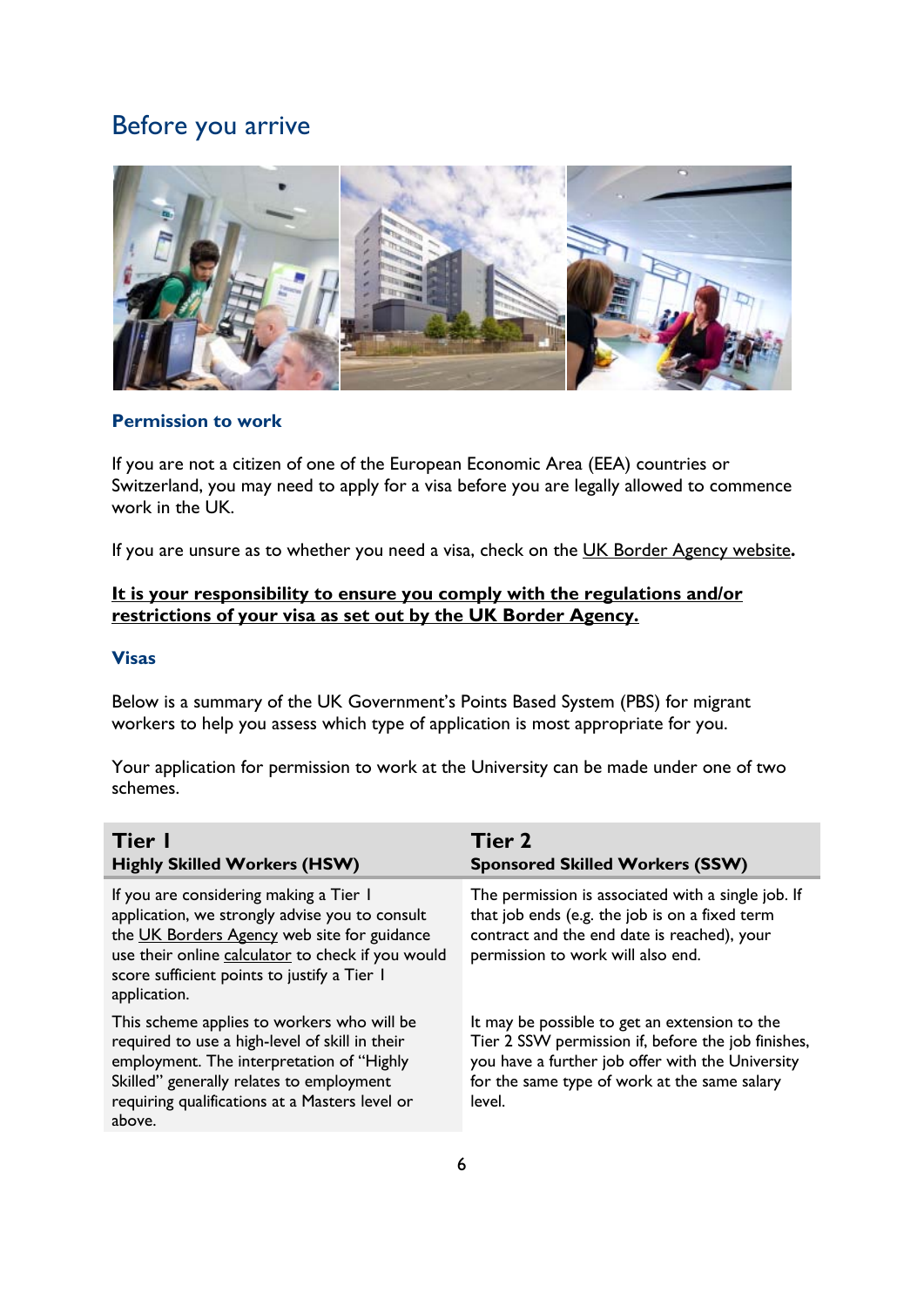| <b>Advantages of the Tier I</b>                                                                                                                                                                                                                                                                                          | <b>Main conditions for Tier 2</b>                                                                                                                                                                                                                                                                                      |
|--------------------------------------------------------------------------------------------------------------------------------------------------------------------------------------------------------------------------------------------------------------------------------------------------------------------------|------------------------------------------------------------------------------------------------------------------------------------------------------------------------------------------------------------------------------------------------------------------------------------------------------------------------|
| It is not associated with a particular job.<br>Therefore, if you are coming to the University to<br>work on a fixed term contract, you will not be<br>required to leave the country when that contract<br>finishes.                                                                                                      | The Tier 2 work permission and entry clearance<br>will be limited to three years. Subsequently (and<br>for an additional fee) you may apply for an<br>extension for up to two years.                                                                                                                                   |
| If your employment contract ends while you<br>have a Tier I work permission, you can take up<br>any subsequent jobs until the end date of your<br>permission without having to make a new work<br>permission application.                                                                                                | You have a higher chance of gaining a Tier 2<br>work permission status if you have qualifications<br>equivalent to at least UK NVQ level 3 (sub-first<br>degree) standard. You will be given additional<br>points for a first degree and subsequently for a<br>PhD                                                     |
| The Tier I work permission is normally granted<br>for 60 months (5 years). At the end of this<br>period, you can apply to the UK Immigration<br>Authority for Indefinite Leave to Remain in the<br>UK.                                                                                                                   | You have a higher chance of gaining a Tier 2<br>work permission status if the post has a salary of<br>at least £17,000 a year or an even higher chance<br>if the post has a higher earnings level up to<br>£24,000 a year.                                                                                             |
| Other aspects of Tier I HSW permission<br>to work                                                                                                                                                                                                                                                                        | Other aspects of Tier 2 SSW permission<br>to work                                                                                                                                                                                                                                                                      |
| <b>Costs</b> The cost of a Tier 1 HSW application<br>from outside the UK is $£600$ or $£750$ if you are<br>already resident within the UK. If you are<br>currently on the pre-existing Highly Skilled<br>Migrant Programme work permit, the transfer<br>fee is £200 outside the UK or £350 inside the<br>UK.             | English language and experience of the UK<br>Your chances of gaining a Tier 2 permission will<br>be higher if you have a recognised English<br>language qualification, or have been taught a<br>subject in English.                                                                                                    |
| English language and experience of the UK<br>Your chances of getting Tier I permission will be<br>higher if you have a recognised English language<br>qualification, or have been taught a subject in the<br>English language and/or you have previously<br>worked in the UK and have earned at least<br>£16,000 a year. | <b>Available funds</b> Once a post has been<br>sponsored under Tier 2 SSW, to gain an entry<br>permit you will have to show that you have<br>available financial funds of at least £800 when<br>you arrive in the UK. This may involve showing<br>evidence of your bank account statements to the<br>local UK embassy. |
| <b>Previous earnings</b> You will have to show that<br>your skills have enabled you to earn at least the<br>equivalent of £20,000 a year in a period before<br>your application.                                                                                                                                         |                                                                                                                                                                                                                                                                                                                        |
| <b>Spouse or dependents</b> You may apply for a<br>spouse or dependent (up to age 18) to have<br>work permission status as part of your Tier I<br>HSW application free of charge. A subsequent<br>application for a dependent or spouse is $£395.$                                                                       |                                                                                                                                                                                                                                                                                                                        |
| Available funds You have to show that you<br>have available financial funds of at least £800 if<br>you are already in the UK or at least £2,800 if<br>you are currently outside the UK.                                                                                                                                  |                                                                                                                                                                                                                                                                                                                        |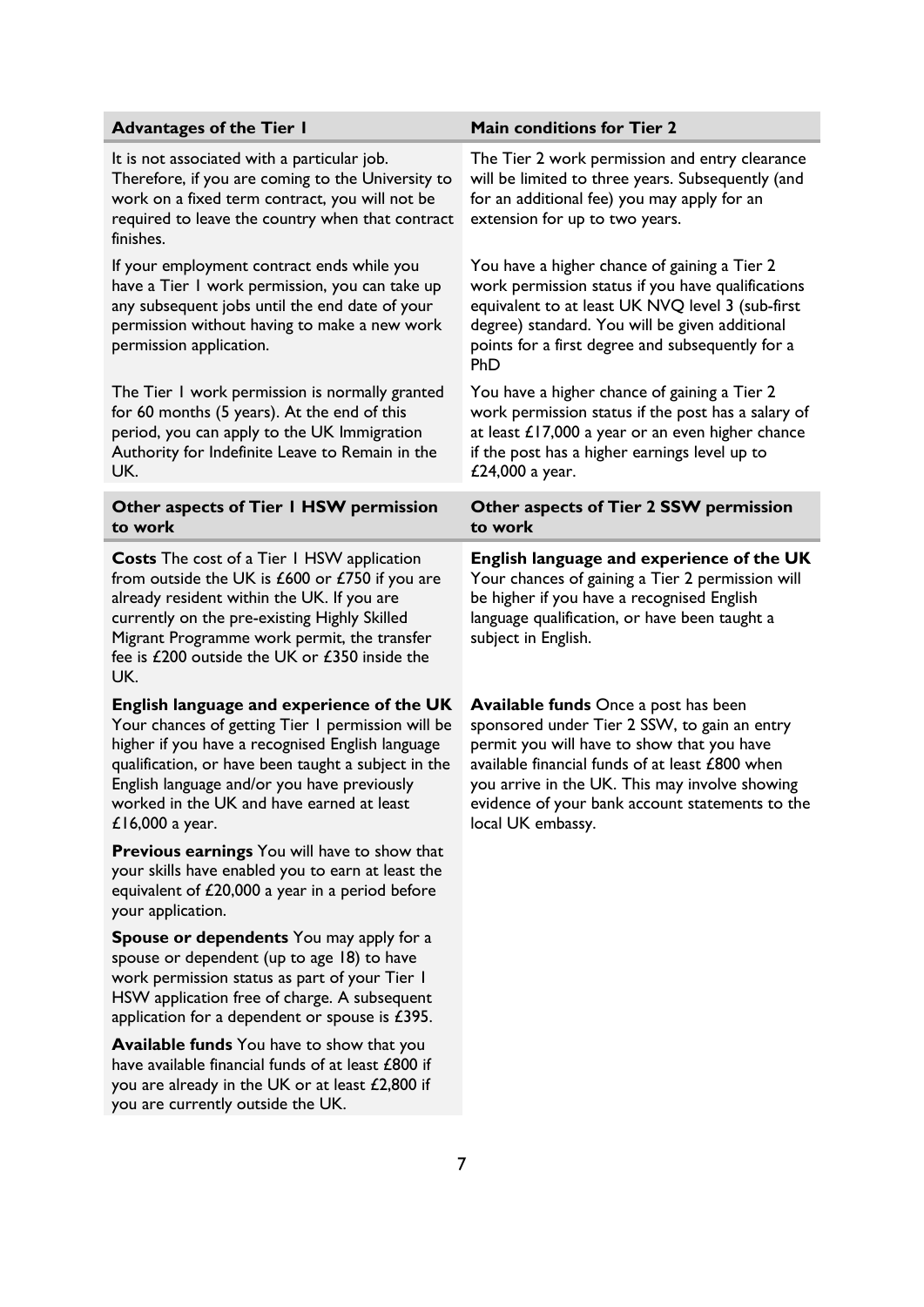The above information is for general guidance only. The information is summary, and the actual conditions and criteria are subject to change at short notice. You are strongly advised to visit the [UK Borders Agency](http://www.ukba.homeoffice.gov.uk/workingintheuk) web site to gain the latest information.

### <span id="page-7-0"></span>**Certificate of Sponsorship**

Should you require a Certificate of Sponsorship in order to take up the post you will need to meet the [UK Border Agency](http://www.ukba.homeoffice.gov.uk/pointscalculator) Tier 2 Points Based Criteria. Use the UK Border Agency [self assessment](http://www.ukba.homeoffice.gov.uk/pointscalculator) tool to see if you are eligible.

You should also be aware that you may be required to undertake an English Language test prior to commencing work at the University. Visit the [Home Office website](http://www.ukba.homeoffice.gov.uk/sitecontent/newsarticles/pbsapprovedenglishlanguage) for details of approved tests.

#### <span id="page-7-1"></span>**UK Tax and National Insurance Information**

### <span id="page-7-2"></span>**National Insurance Number**

As an employee in this country, you are required to pay tax and national insurance. You must therefore apply for a National Insurance Number from Her Majesty's Revenue and Customs (HMRC). For more information visit the [HM Revenue and Customs website.](http://www.hmrc.gov.uk/ni/intro/basics.htm)

### <span id="page-7-3"></span>**Income Tax**

Income arising in the United Kingdom is liable to UK income tax by Her Majesty's Revenue and Customs. Income tax will automatically be deducted from your salary (along with National Insurance) each month and the amount deducted will be shown on your pay slip (available on-line). The amount deducted will be based on your gross income and the more you earn the more you pay. The tax code which appears on your pay advice is determined by her Majesty's Revenue and Customs and relates directly to the amount of tax you pay. For further information on tax and salary deductions, including national insurance, please contact the Payroll Department on +44 (0)151 904 6425.

### <span id="page-7-4"></span>**Bank accounts**

The rules and regulations for opening a bank account in the UK are very strict and you may find the experience challenging. Most banks in the UK are open between 9.30 a.m. and 4.30 p.m. and some on Saturday mornings.

Whichever bank you choose to open an account with, you will need to take a number of original documents to confirm your identity. These may include your passport, National Identity Card, Residence Permit issued by the Home Office to EU Nationals, Driving Licence, Tenancy Agreement, a letter from your employer in the UK confirming your address and proof of your previous address in the country you came from. (Please note banks **will not** accept photocopies).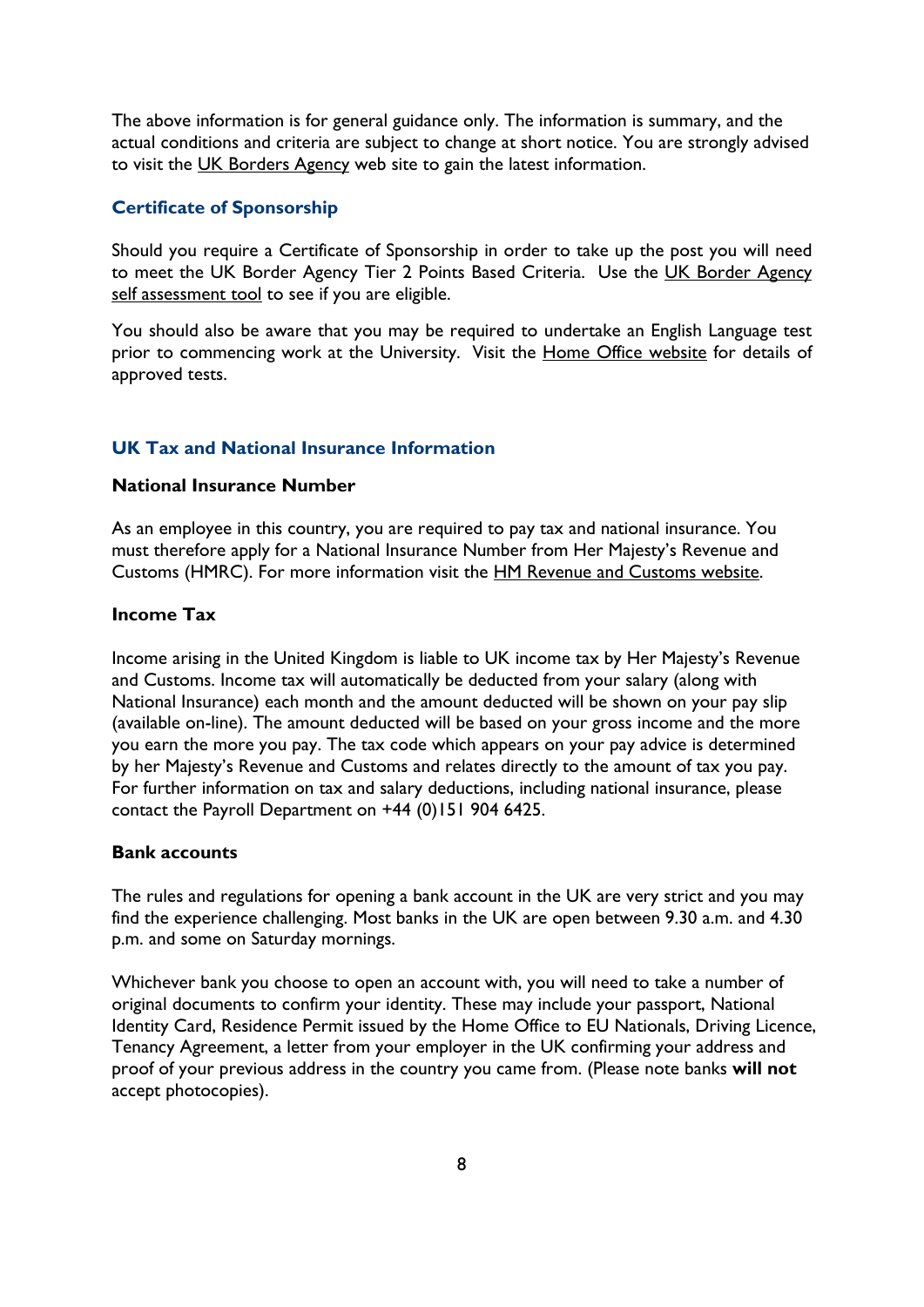### <span id="page-8-0"></span>When you arrive



### <span id="page-8-1"></span>**Register with the police**

After you arrive in the United Kingdom, you may need to register your stay with the police. If you need to register, this requirement will be written in your passport and you will need to register **within seven days** of your arrival in the United Kingdom. Failure to do so, may result in prosecution and you could be fined £5000 and/or receive six months imprisonment.

Registering will cost **£34.00** and you will need your passport or travel document, two passport sized photographs, and confirmation of your status in the UK (i.e. study letter, work permit/employment letter).

For further information, visit the [Merseyside Police website.](http://www.merseyside.police.uk/index.aspx?articleid=795)

### <span id="page-8-2"></span>**Register with the National Health Service (NHS)**

The National Health Service is a free, publicly funded (by national insurance contributions) healthcare system available to anyone living within the UK. This means that those who need the services of the medical profession (for example, ambulance, local doctors, hospitals, midwives, nurses etc.) can obtain it free of charge if living in the UK. For more information on the National Health Service visit the [website](http://www.nhs.uk/) or the [Department of Health website.](http://www.dh.gov.uk/)

### <span id="page-8-3"></span>**Register with a Doctor**

As soon as you arrive in the UK and find accommodation, it is important to register with a doctor in the area where you live. Do not wait until you are ill. In the UK, doctors are also referred to as a G.P. which stands for 'General Practitioner'.

In order to find a G.P. near to where you live, visit the [NHS website.](http://www.nhs.uk/Pages/HomePage.aspx) When you have registered, you will receive a personal NHS number. You need to keep this safe.

### <span id="page-8-4"></span>**Register with a Dentist**

You can register with a dentist the same way as you register with a doctor. You can find a dentist in your area by visiting the [NHS website.](http://www.nhs.uk/)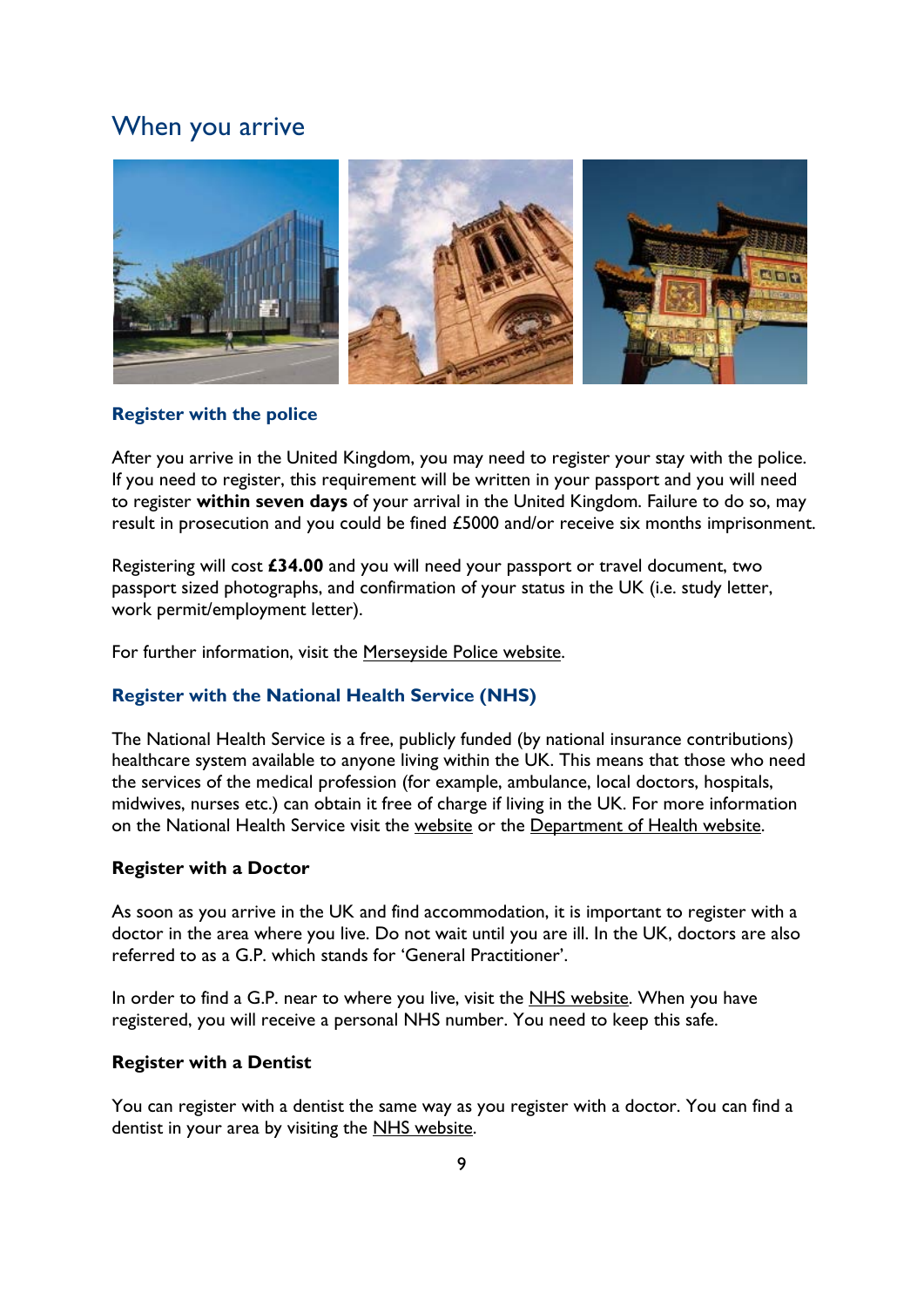You should be aware that dental treatment can be very expensive so check that the dentist with whom you wish to register offers NHS treatment. You will still have to pay towards your treatment but it will be much less than costs for private care.

### <span id="page-9-0"></span>**NHS Prescription Charges**

If your G.P. decides there is a need to prescribe medication for you, he/she will issue you with a prescription which you will need to take to a pharmacist for dispensing. The current cost (as of April 1 2011) is £7.40 for each separate item prescribed. There are some exemptions for drugs needed for specified illnesses such as cancer, but the general rule is that if you are employed, then you will be required to pay.

### <span id="page-9-1"></span>**Driving**

In the UK, we drive on the left hand side of the road and in general. Anyone driving a vehicle in the UK must:

- Have a valid, current licence to drive that type of vehicle
- Be covered by insurance to drive that specific vehicle
- Ensure that the vehicle is registered in the owner's name
- Have valid road tax
- Have a valid MOT Certificate for a vehicle which is 3 years old or more
- Register the car if it is to be driven in the UK for six months or more

Before driving any vehicle (car, motorbike, van etc.) in England, Scotland, Wales and Northern Ireland, you should check that you meet all the legal requirements which apply (a) to the driver and (b) to the vehicle; and that you are aware of the correct procedures, which may be very different from your home country.

Detailed information about all aspects of driving in the UK can be found on the [Driver and](http://www.dvla.gov.uk/)  [Vehicle Licensing Authority \(DVLA\) website.](http://www.dvla.gov.uk/)

### <span id="page-9-2"></span>**Accommodation**

**You** will need to organise your own accommodation before arriving in the UK.

### <span id="page-9-3"></span>**Mortgages**

If you are considering purchasing a property in the UK other than with cash, check with your bank (or prospective mortgage lender) to see if you are eligible for a mortgage as there may be some restrictions. For example, you may not be permitted to get a mortgage until you have been resident in the UK for at least two years.

For further information, visit the [Direct Gov website](http://www.direct.gov.uk/en/MoneyTaxAndBenefits/ManagingMoney/Mortgages/index.htm) or the [British Bankers Association](http://www.bba.org.uk/)  [website.](http://www.bba.org.uk/)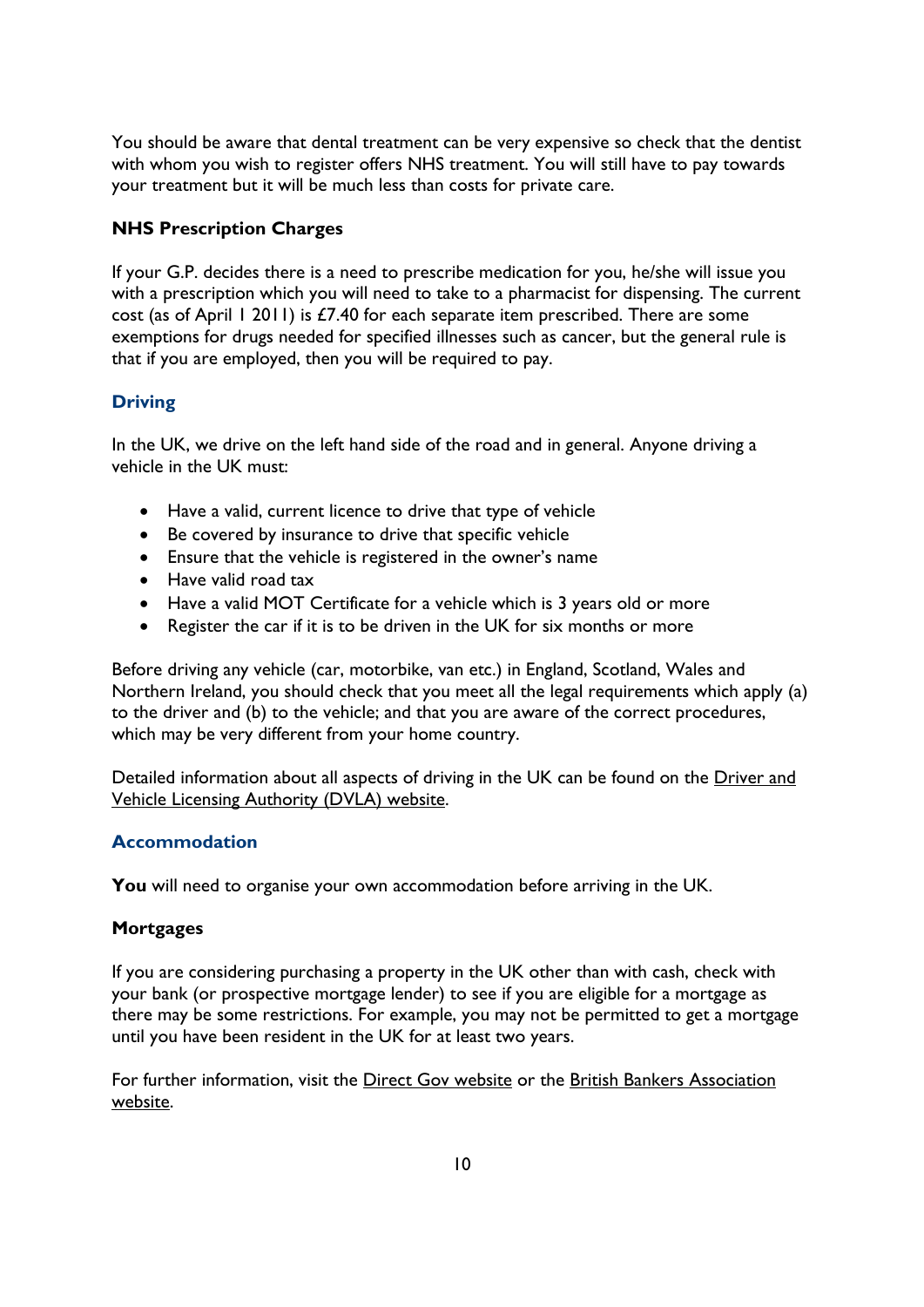### <span id="page-10-0"></span>**Utilities (gas, electricity, water)**

When you move in to a property it will usually always have gas, electricity and water supplied, all of which you will have to pay for. Some homes have water meters already installed and you will pay for the amount of water used. Others will have a standard charge (known as water rates) levied which can be paid monthly or quarterly by direct debit. There are numerous suppliers of gas and electricity, you may wish to stay with the supplier chosen by the previous occupants of the property, or you can choose your own.

### <span id="page-10-1"></span>**Council Tax**

Council Tax pays for local public services, such as police, refuse collection, maintenance of parks and public spaces, schools and social services. The bigger the property is the more council tax you will pay. Some properties will be exempt from council tax. Each property is given a banding depending on size and location. Bands range from 'A' to 'H' with 'A' being the cheapest band. Council tax is payable whether the property is bought or rented.

If you live alone you are entitled to a 25% discount but **you must contact the local authority** and inform them, they will not automatically deduct 25% unless you tell them.

As soon as you move into a property you must inform your local authority. Council tax bills will be sent out in April and you have the right to pay in 10 monthly instalments. Some may offer discount if all of the council tax is paid at once, at the beginning of the year.

For more information visit the [Liverpool City Council website.](http://www.liverpool.gov.uk/council-tax/)